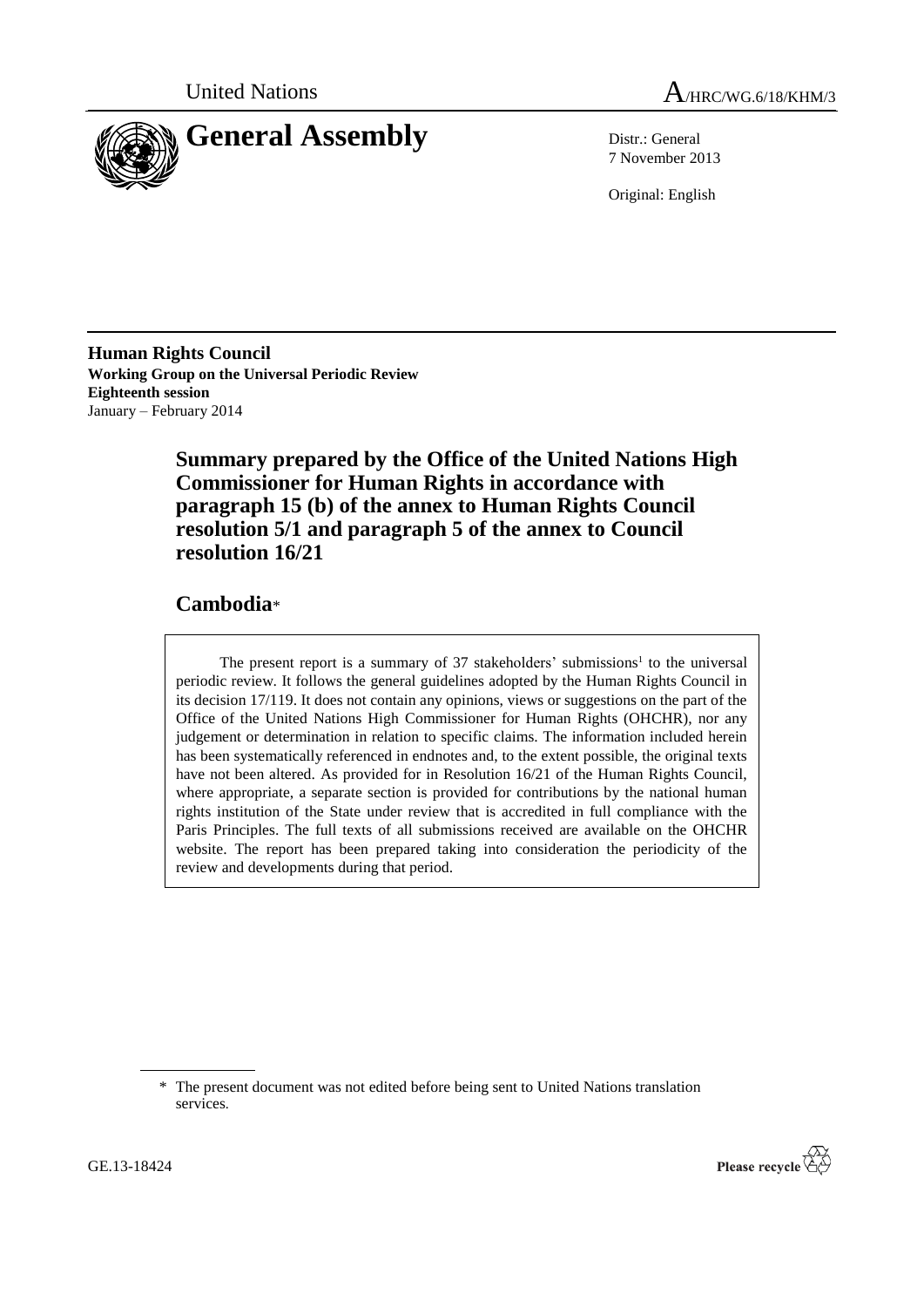# **Information provided by other stakeholders**

## **A. Background and framework**

## **1. Scope of international obligations**

1. Joint submission 2 (JS2) noted that Cambodia has not ratified the two Optional Protocols to the International Covenant on Civil and Political Rights (ICCPR-OP-1 and ICCPR-OP-2), even though it committed to do so after the 2009 UPR.<sup>2</sup> Joint Submission 7  $(JS7)<sup>3</sup>$  and  $JS2<sup>4</sup>$  reiterated the 2009 UPR recommendation that Cambodia ratify ICCPR-OP-1. ECPAT International recommended Cambodia to sign and ratify the third Optional Protocol to the Convention on the Rights of the Child.<sup>5</sup>

2. Joint Submission 12 (JS12) recommended that the Government ratify the ILO Convention 169 as well as fulfil the UN Declaration on the Rights of Indigenous Peoples.<sup>6</sup>

### **2. Constitutional and legislative framework**

3. Human Rights Watch (HRW) noted that the human rights situation has steadily worsened, with a surge in violent incidents in 2012 as the ruling Cambodian People's Party (CPP) prepared for national elections for July 2013. A social crisis has developed as the result of systematic land expropriations by the Government, the ruling party and private actors. 7

4. HRW noted that Cambodia is moving towards the restoration of a de facto one-party state. In June 2013, all opposition party members were expelled from the parliament by the CPP.<sup>8</sup> The Committee for Free and Fair Elections in Cambodia (COMFREL) stated that the new National Assembly should be strengthened and the current trend of the multi-party system moving towards a one-party system should be immediately stopped and reforms put in place by providing public finance and training to political parties, as well as legal changes allowing independent candidates to run for elections.<sup>9</sup>

5. JS2 noted that Cambodia's Constitutional Council is the supreme body through which to challenge the constitutionality of laws and state decisions affecting their constitutional rights, including human rights. However, the Council is not independent from the Government. 10

6. JS2 informed that a number of laws – including the Criminal Code – contain provisions that have been or may be used to restrict human rights defenders' work by curtailing freedom of expression and related rights. <sup>11</sup> JS2 noted that new laws should also be introduced to ensure freedom of information and to protect human rights defenders' work. <sup>12</sup>

7. JS2 commended the Government's decision to suspend passing the draft Law on Associations and Non-Governmental Organizations, which would have mandated registration for civil society groups and allowed the Government to control the financing, status and activities of such groups. JS2 considered that the draft law should be abandoned.<sup>13</sup>

8. JS2 expressed concern that legislation is often approved without adequate debate in the National Assembly. In an extreme example, a new law criminalizing denial of Khmer Rouge crimes was passed by the National Assembly with little debate and after all opposition members had been expelled from the National Assembly.14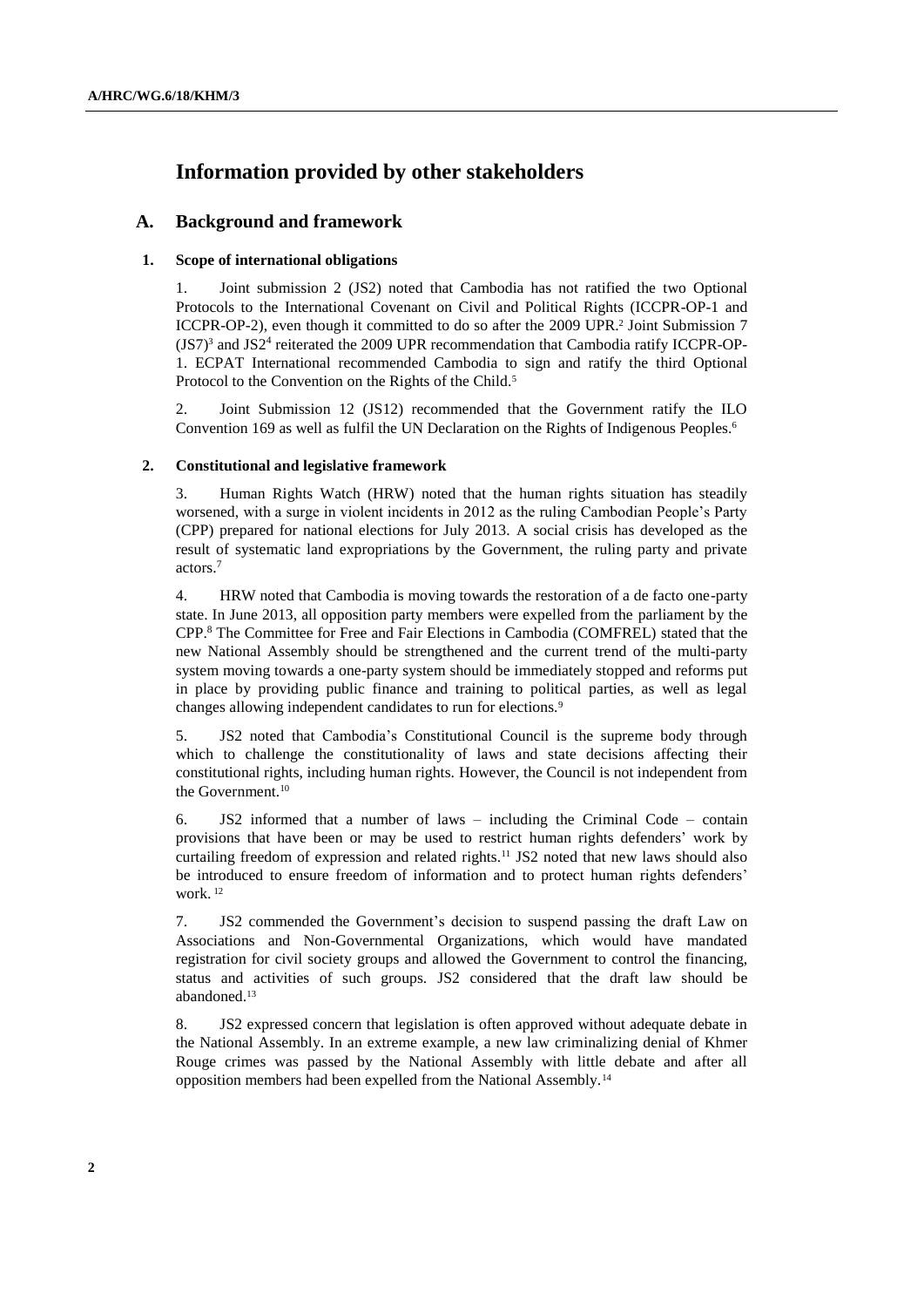## **3. Institutional and human rights infrastructure and policy measures**

9. JS2 noted that while accepting the prior UPR recommendations to establish a National Human Rights Institution (NHRI) consistent with the Paris Principles, Cambodia has made no progress in this regard.<sup>15</sup> JS7 and HRW recommended establishing an independent National Human Rights Commission in accordance with the Paris Principles.<sup>16</sup>

10. JS2 informed that both the National Assembly and the Senate have a Human Rights and Complaints Reception Committee, and the Government has its own Human Rights Committee. All three committees are widely regarded as being controlled by the Government.<sup>17</sup>

## **B. Cooperation with human rights mechanisms**

## **1. Cooperation with treaty bodies**

11. Joint Submission 13 (JS13) stated that an Action Plan was developed to implement CRC's 2011 Concluding Observations. CRC welcomed the Constitutional Council Decision that the courts must consider the Convention on the Rights of the Child when deciding cases, but expressed concern that the provisions are rarely directly enforced.<sup>18</sup>

## **2. Cooperation with special procedures**

12. JS2 noted the Government has been uncooperative with the Special Rapporteur on the human rights situation in Cambodia (Special Rapporteur on Cambodia). <sup>19</sup> HRW informed that the Special Rapporteur was subjected to orchestrated public attacks demanding an end to such UN human rights work.<sup>20</sup> HRW recommended the Government to engage seriously and constructively with the Special Rapporteur on Cambodia.<sup>21</sup>

13. CIVICUS, HRW, JS1 and JS2 recommended that the Government extend a standing invitation to all Special Procedures. <sup>22</sup> Similarly, JS1 and JS2 recommended Cambodia to approve visits by the Special Rapporteur on the Independence of Judges and Lawyers, the Special Rapporteur on Freedom of Peaceful Assembly and Association and the Special Rapporteur on Human Rights Defenders.<sup>23</sup> JS2 recommended issuing invitations also to the Special Rapporteur on Freedom of Opinion and Expression and the Special Rapporteur on Adequate Housing.<sup>24</sup> Front Line Defenders (FLD) recommended that Cambodia cooperate fully with the Special Procedures. *<sup>25</sup>*

#### **3. Cooperation with the Office of the High Commissioner for Human Rights**

14. JS2 reiterated the 2009 UPR recommendations that Cambodia cooperate with the UN to strengthen human rights. It expressed concern that the Government has at times been uncooperative with OHCHR and by reports that in 2010 Cambodia's Prime Minister informed the UN Secretary General that he wanted OHCHR in Cambodia closed.<sup>26</sup> HRW informed that in 2011, the head of the OHCHR Cambodia office departed after the Government threatened to close the OHCHR Office if he did not leave.<sup>27</sup>

## **C. Implementation of international human rights obligations**

## **1. Equality and non-discrimination**

15. The Cambodian NGO Committee on CEDAW (NGO-CEDAW) noted that the *Chbab Srey* is a written moral code which many have criticized as a justification for discrimination against women and therefore a contributing factor to high rates of domestic violence. The Government has taken some measures to reduce the extent to which this code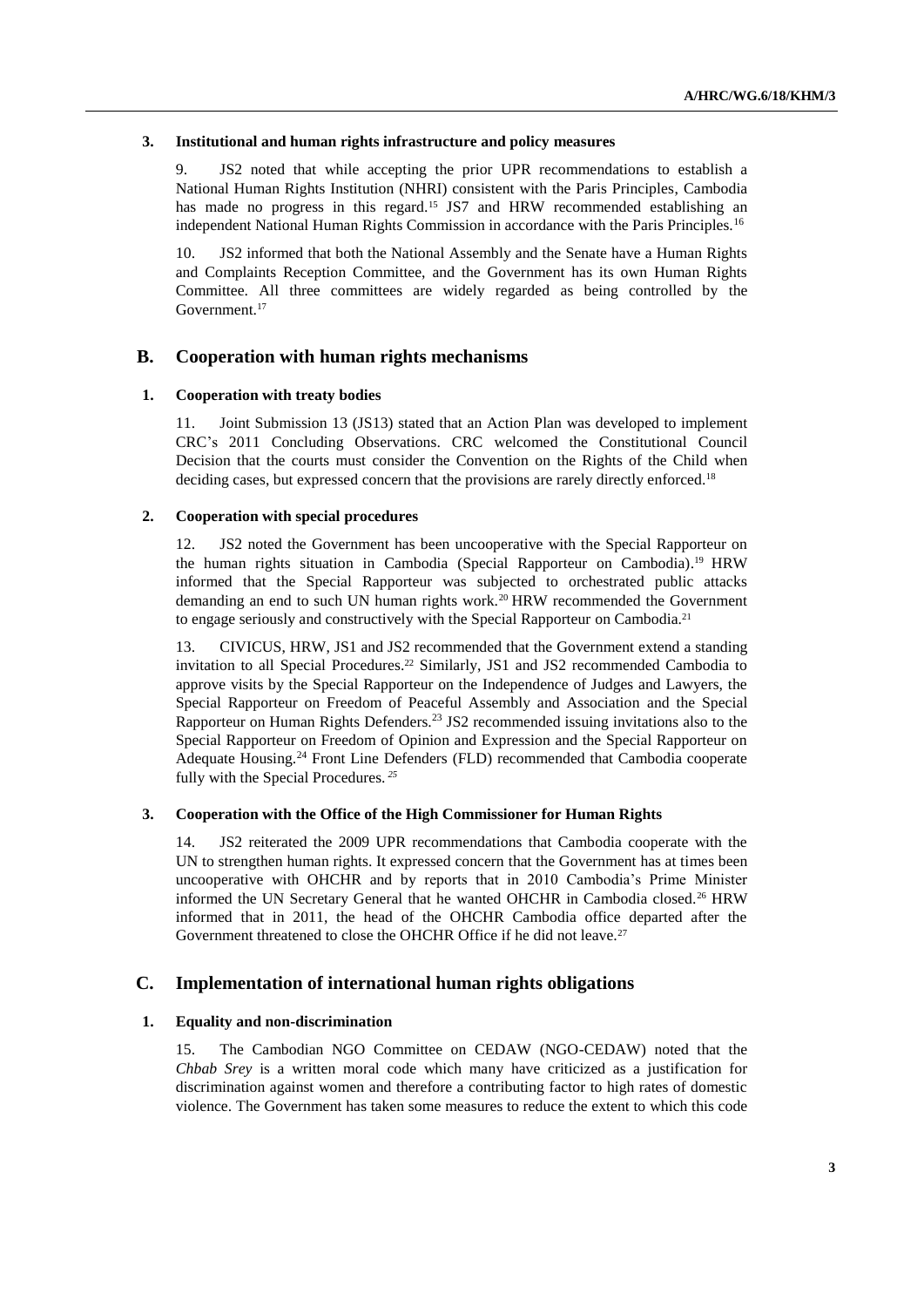is included in official curriculum. However, parents, teachers, and community leaders still sometimes perpetuate the stereotype of uneven power relationships between genders.<sup>28</sup> JS 17 noted that women entrepreneurs face gender-based barriers to starting and growing their businesses, including discriminatory property, matrimonial and inheritance laws.<sup>29</sup>

16. Joint Submission 14 (JS14) noted discrimination against lesbian, gay, bi-sexual and transgender (LGBT) persons. LGBT persons report being verbally abused, beaten up, and excluded from school activities, family gatherings, and work opportunities.<sup>30</sup> JS14 noted reports of rape and assaults by police and guards at detention centers.<sup>31</sup> Joint Submission 16 (JS16) noted that the stigma associated with LGBT deters many of them from regularly accessing available health services.<sup>32</sup> JS14 recommended that Cambodia raise awareness of rights of LGBT persons and make sure that police respond appropriately to crimes against them. 33

#### **2. Right to life, liberty and security of the person**

17. The World Coalition Against the Death Penalty (WCADP) noted that Cambodia has not carried out any executions since 1988, it has been an abolitionist country for all crimes since 1989 and its Constitution explicitly abolished the death penalty in Article 32. WCADP urged Cambodia to ratify/accede to ICCPR-OP-2. 34

18. JS2 noted that Cambodia ratified OP-CAT in April 2007, but has yet to establish an independent National Preventative Mechanism as OP-CAT requires.<sup>35</sup> HRW noted that torture continues to be frequently used by police and gendarmes to extract "confessions" from those accused of crimes. Courts routinely rely on such coerced evidence to convict suspects. Conditions in many prisons are so substandard as to constitute cruel, inhuman or degrading treatment.<sup>36</sup> HRW recommended the Government to ensure that prison conditions meet the UN Standard Minimum Rules for the Treatment of Prisoners. <sup>37</sup>

19. Joint Submission 3 (JS3) indicated that no clear definition of torture is available in law.<sup>38</sup> JS3 recommended that the Government adopt a definition of torture in conformity with CAT; ensure procedural law to enable filing cases before court; and enact legislation for compensation and rehabilitation of victims, and for witness protection.<sup>39</sup>

20. HRW informed that Cambodia failed to implement the recommendation accepted during the previous UPR to "close the so-called rehabilitation centres." Cambodian law permits arbitrary "administrative detention" without trial in locked detention centers for up to two years. Former detainees report that instead of receiving proper treatment, they have been held without due process and subjected to physical and sexual violence, including electric shocks, beatings with electrical wire, forced labor, and harsh military drills.<sup>40</sup> HRW recommended that the Government immediately release current detainees and investigate and prosecute all cases of torture and other human rights abuses and criminal acts. <sup>41</sup>

21. Global Initiative to End All Corporal Punishment of Children (Global Initiative) reported that there has been no change in the legality of corporal punishment of children since the prior UPR.<sup>42</sup> Corporal punishment is still lawful at home and in alternative care settings. Global Initiative recalled recommendations from CRC that corporal punishment be repelled and explicit prohibition of corporal punishment enacted in all settings, including the family.<sup>43</sup>

22. NGO-CEDAW stated that domestic violence cases are increasing, as well as severity of the cases, such as lighting a spouse on fire or acid attacks. Also the number of deaths caused by domestic violence has increased. <sup>44</sup> NGO-CEDAW recommended inter alia to reduce or waive legal fees for those wishing to obtain a divorce due to issues of domestic violence and disseminate information about the free hotline number 1288 for victims.<sup>45</sup> JS8 recommended that the Government combats domestic violence and ensure that prepetrators are brought to justice.<sup>46</sup> JS17 recommended to provide livelihood options to female headed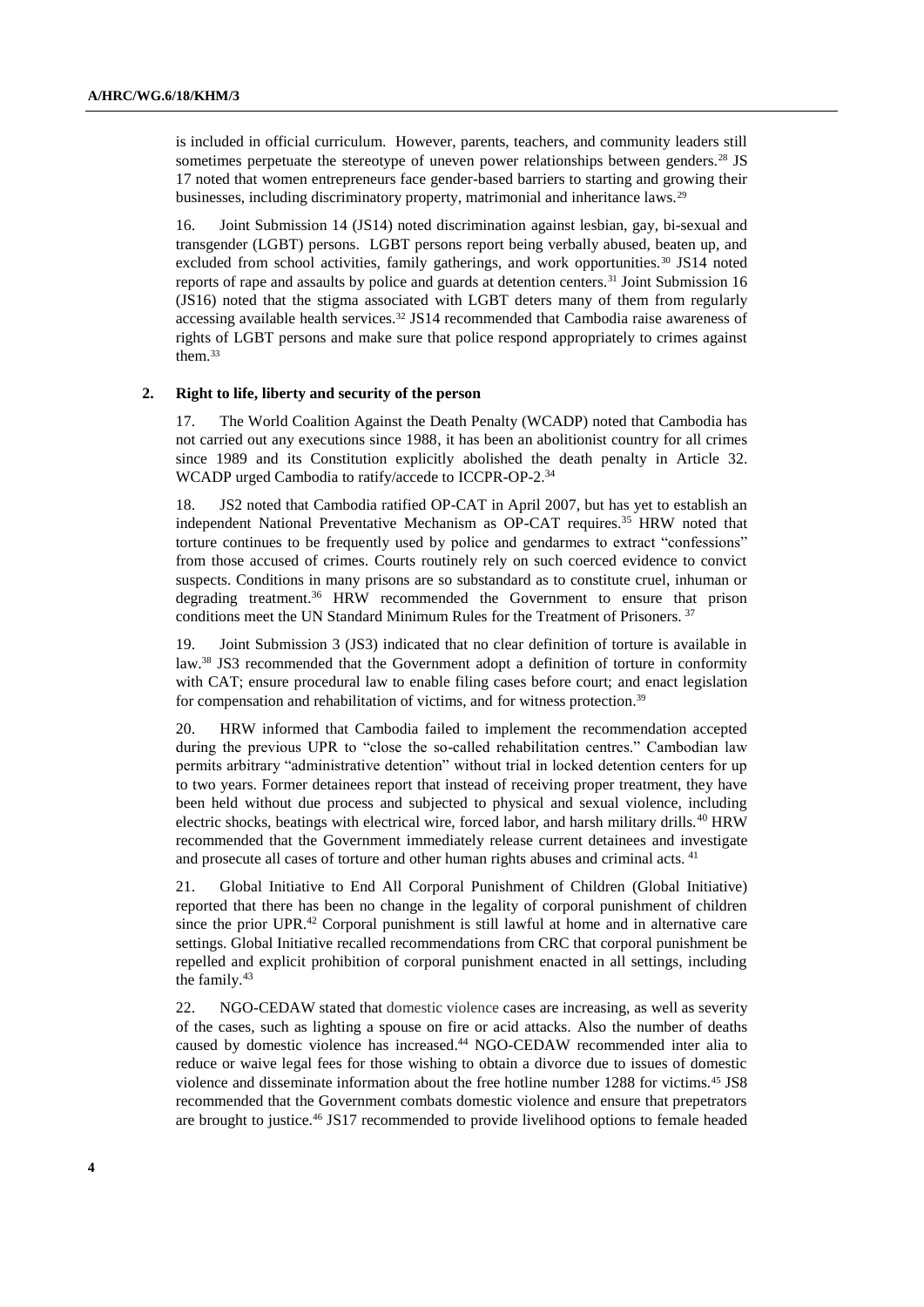households when their husband are sentenced to prison due to domestic violence and other crimes. 47

23. JS13 noted that in relation to relevant UPR Recommendation, the National Sub-Committees on Child Labour have taken major steps to eliminate the worst forms of child labour in several provinces.<sup>48</sup> JS13 noted that in 2010, UNICEF calculated that 11.38 per cent of the total labour force in Cambodia is below 18 years old.<sup>49</sup> JS13 recommended that Cambodia immediately increase monitoring inspections of informal and regular places of work, and prosecute all employers who violate the Labor Law.<sup>50</sup> JS8 recommended that the Government further strengthen its efforts in eradicating all forms of child labour.<sup>51</sup>

24. ECPAT International noted the 2008 Law on Suppression of Human Trafficking and Sexual Exploitation, especially with regards to the prohibition of child prostitution. It recommended Cambodia to e.g. strengthen the capacity of law enforcement officials who handle cases involving child victims. Special efforts should be made to ensure the provision of adequate services to foreign children.<sup>52</sup>

25. While noting the 2011 Sub-Decree on "the Management of the Sending of Cambodian Workers Abroad through Private Recruitment Agencies", JS10 expressed concern about trafficking and the poor living conditions of Cambodian migrant workers abroad, facing there excessive long working hours, food deprivation, physical, mental, sexual abuse and forced labor.<sup>53</sup>

#### **3. Administration of justice, including impunity, and the rule of law**

26. JS2 noted that the rule of law remains very weak despite Cambodia's support of 11 UPR recommendations on reform. <sup>54</sup> HRW noted that Cambodia failed to implement the recommendations on the independence of the judiciary. Fair trial standards are routinely ignored, even after 20 years of donor assistance in judicial training.<sup>55</sup> JS7 noted that although the Constitution provides for separation of powers, the executive branch dominates the judiciary. There have been a number of cases reported of interference both in the domestic courts and the Extraordinary Chambers in the Courts of Cambodia (ECCC). Regarding the ECCC Cases 003 and 004, public statements by senior Government officials have been identified as interference in the proceedings.<sup>56</sup> Joint Submission 9 (JS9) recommended that the Law on the Status of Judges and Prosecutor and the Law on the Organization and Functioning of the Courts should be passed as soon as possible.<sup>57</sup>

27. JS2 noted that the Supreme Council of Magistracy, the body constitutionallymandated to investigate "delinquent judges", is also controlled by the Government. <sup>58</sup> JS7 noted that although the Government has identified the need for positive legal and judicial reform strategies, the lack of coordination and the slow pace of their implementation by the Council for Legal and Judicial Reform (CLJR) have impaired movement towards a wellfunctioning, independent and trusted judiciary.<sup>59</sup>

28. JS2 noted that the Special Rapporteur on Cambodia recommended new laws on the status of judges and prosecutors and on the courts to ensure that the justice system functions independently.<sup>60</sup>

29. HRW noted that the ECCC (or the Khmer Rouge Tribunal) has done little to address Cambodia's fundamental problems of impunity due to delays arising largely from active obstruction and passive non-cooperation by the Government. <sup>61</sup> HRW stated that the ECCC has so far only convicted Kaing Guek Eav alias Duch, who confessed to mass murder and torture at the infamous Tuol Sleng detention center.<sup>62</sup> HRW recommended Cambodia to cease all active and passive obstruction of ECCC investigations and judicial processes.<sup>63</sup>

30. HRW informed that the shielding of Khmer Rouge-era criminals is replicated in consistent failures since 1979 to prosecute government, military, and police authorities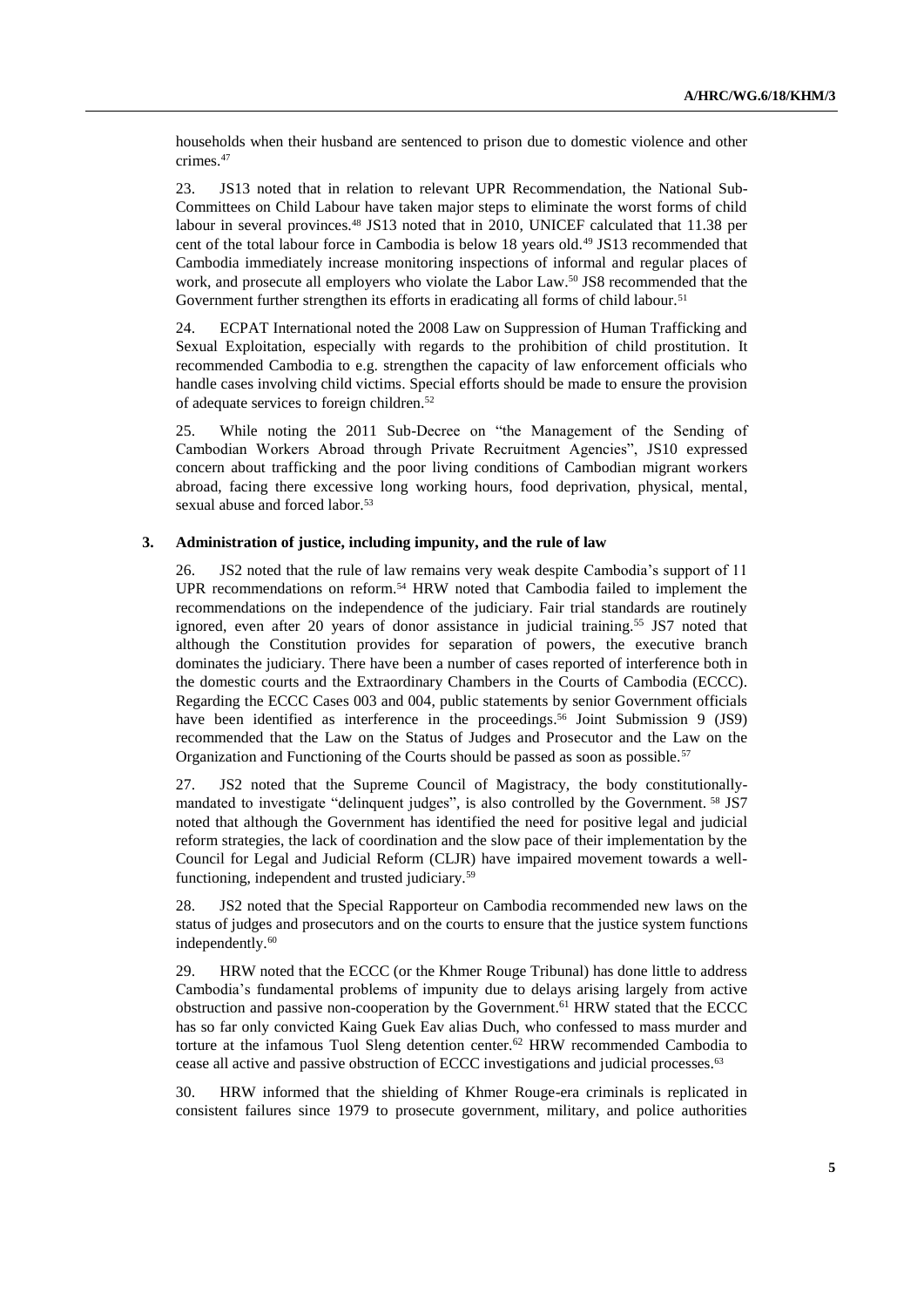against whom there is credible evidence of involvement in serious post-Khmer Rouge human rights violations.<sup>64</sup>

31. Joint Submission 18 (JS18) noted that the Law on Denial of Serious Crimes Committed during the period of Democratic Kampuchea was passed in June 2013.<sup>65</sup> JS18 recommended that the Government make an amendment to the Khmer Rouge denial law after the end of the ECCC process to ensure the freedom of expression, especially when it deals with historical facts of the Khmer Rouge regime and the rights to truth, and justice. <sup>66</sup>

32. HRW informed that more than 300 people were killed in politically motivated attacks between 1991 and 2012. In many cases the perpetrators have been promoted to high positions. This is also true of military officers who carried out a campaign of killings after the July 1997 coup. No one has been prosecuted for the attempted 1997 assassination of the opposition leader Sam Rainsy<sup>67</sup> HRW recommended the Government to investigate and prosecute longstanding cases.<sup>68</sup>

33. JS13 noted that there is still no independent mechanism to receive and address complaints from children concerning violations. The 2009 Penal Code sets the legal age of criminal responsibility at 18 years of age. In practice, police and prosecutors do not adhere to the provisions. There are estimations suggesting that up to 50% of children charged with a felony are treated as adults. Legal aid, provided largely by NGO's, is particularly scarce in rural areas. Children face the risk of violence at each stage of the process.<sup>69</sup>

34. JS13 noted that the draft Law on Juveniles in Conflict with the Criminal Code states that all juveniles under the age of 18 who are in conflict with the criminal code should be assigned specialist staff if deprived of their liberty. The draft also states that separate juvenile courts will be established in every province. JS13 recommended that the Government immediately adopt a Law on Juveniles in Conflict with the Criminal Code that adheres to international standards.<sup>70</sup>

### **4. Freedom of expression, association and peaceful assembly, and right to participate in public and political life**

35. JS2 noted recommendations regarding greater respect for freedom of expression, but this has deteriorated since the previous UPR. Human rights defenders continue to face threats, harassment, legal action and violence, including killings.<sup>71</sup>

36. FLD noted that the Special Rapporteur on the situation of human rights defenders, has continued to raise concern regarding the situation of human rights defenders particularly those working in mass media*. <sup>72</sup>* In April, 2012, HRW noted that environmental activist Chhut Wutthy was shot dead after gendarmes and company security guards stopped him from documenting illegal logging activities in Koh Kong province. In May 2012, security forces shot and killed Heng Chantha, a 14-year-old girl, during a government military operation against villagers in Kratie province, who were protesting the alleged illegal seizure of their land.<sup>73</sup> HRW informed that in July 2012, the Government also imprisoned Mom Sonando - the 71-year-old owner of Cambodia's main independent radio station. After an international outcry, he was later released on appeal.<sup>74</sup>

37. CIVICUS noted that journalists are facing growing threats and informed of several killings of journalists. <sup>75</sup> HRW informed that no killings of journalists have resulted in conviction of the perpetrators. It recommended that Cambodia cease the harassment, arbitrary arrest, and physical attacks on human rights defenders, journalists, labor organizers, civil society activists, and opposition party members; and to investigate and prosecute the perpetrators of such attacks. HRW recommended the Government to ensure the right to peacefully criticize via public protest assemblies and strikes. It recommended to liberalize media ownership rules.76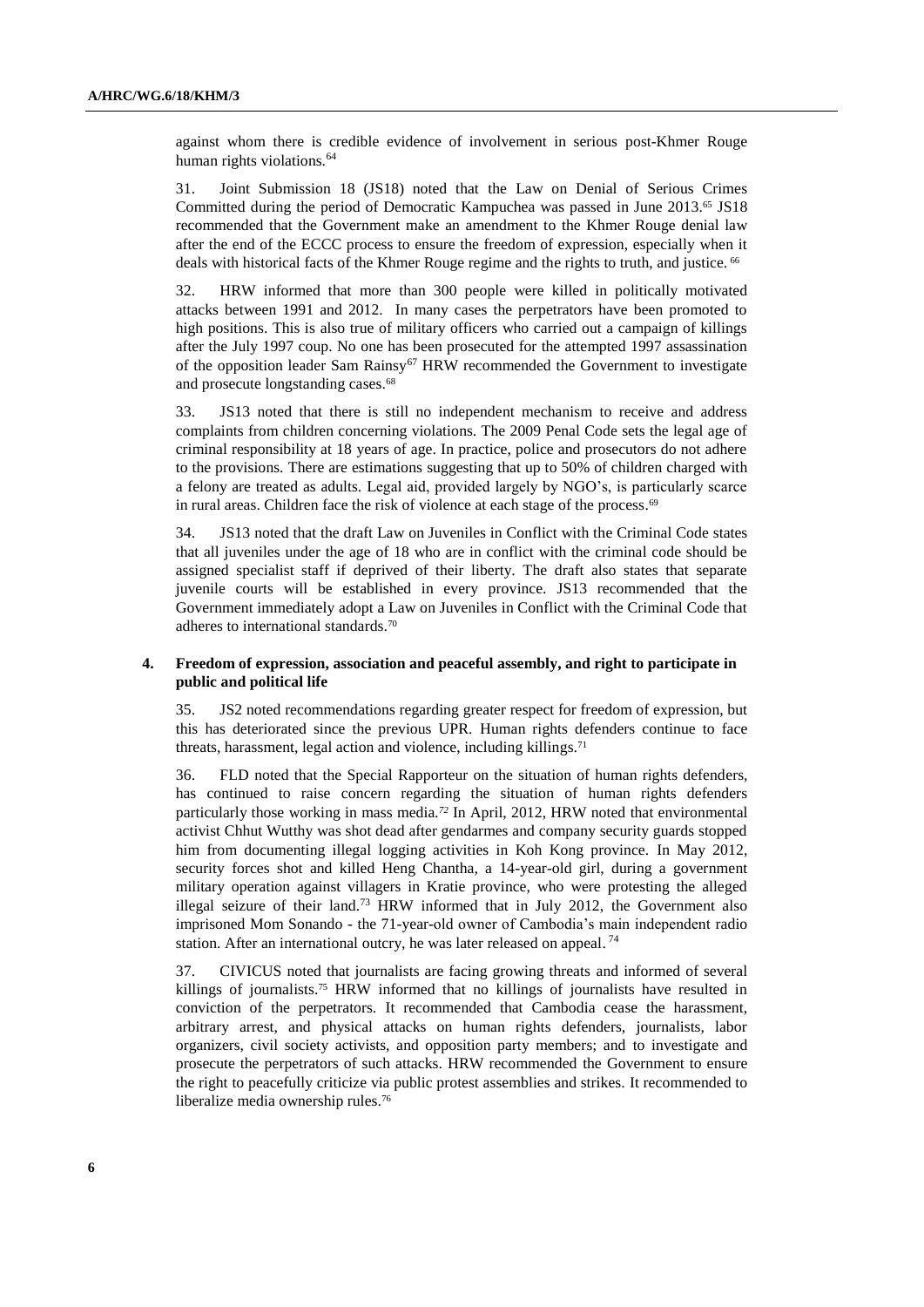38. Joint Submission 15 (JS15), Joint Submission 4 (JS4) and Joint Submission 5 (JS5) stated that the Government has failed to pass an Access to Information Law.<sup>77</sup> JS5 noted that a draft law was submitted by the political opposition in 2010, 2012 and 2013. However, the draft law was dismissed by the ruling party.<sup>78</sup> JS4 recommended that the Government pass an Access to Information Law in accordance with international standards.<sup>79</sup>

39. According to HRW, as a result of the suppression of the pluralistic media that reemerged in the 1990s, all state and private television stations and almost all print media, domestic radio stations, and news websites are now controlled by or loyal to the CPP.<sup>80</sup> COMFREL and JS15 expressed concern in regard to equal access to media for all political parties.<sup>81</sup> COMFREL stated that all political parties should have fair and equal access to the mass media and noted a need for an independent committee on state-run television and radio stations.<sup>82</sup>

40. CIVICUS noted that the 1995 Press Law adds additional constraints to freedom of expression by journalists. The 2010 Penal Code extends the scope of defamation beyond natural persons – to criminalize comments that are held to undermine the honour or reputation of institutions. The Penal Code criminalises public insult, incitement and malicious denunciation, applying hefty monetary penalties to all.<sup>83</sup>

41. JS5 noted that Cambodia accepted the UPR recommendations to develop an action plan for ensuring free access to electronic media. However, since 2009, there have been increased attempts by the Government to censor online content and restrict Internet access. In May 2012, the Government announced that it was in process of drafting a Cyber Law. The draft Law has not been made public and there was no consultation with civil society.<sup>84</sup>

42. Cooperation Committee for Cambodia (CCC) informed that the Law on Peaceful Demonstration was promulgated in 2009 to assure freedom of expression through peaceful demonstrations. In December 2010, the Government's Ministry of Interior adopted an Implementation Guide.<sup>85</sup>

43. CIVICUS noted that Protests by communities over land and housing rights and by trade union activists have been met with increasing violence. In January 2012, military personnel, acting as security guards, opened fire on peaceful protesters who had gathered to prevent clearing of their farmland in Kratie province, injuring four people.<sup>86</sup>

44. CIVICUS noted freedom of association remains relatively protected with the Government having experienced domestic and international pressure in delaying the adoption of a restrictive NGO bill. The Civil Code adopted in 2011 already restricts civil society's activities.<sup>87</sup>

45. CIVICUS noted that since the 2009 UPR, increasing numbers of land rights activists and opposition figures have faced harassment, vexatious legal action and violence.<sup>88</sup>

46. CIVICUS noted that strikes and sometimes violent protests by Cambodia's more than 300,000 garment workers nearly quadrupled in 2012 to 134. The reaction by the authorities to these complainants, have themselves spawned further violence. In July 2012, Cambodian Confederation of Unions representative Rong Panha was savagely beaten during a labor march in Phnom Penh. Although severely injured, Rong Panha was taken away and detained for 48 hours.<sup>89</sup>

47. Khmer Kampuchea Krom for Human Rights and Development Association (KKKHRDA) noted that Khmer Krom individuals who organize peaceful meetings, political campaigns, workshops or educational courses are regularly harassed by local authorities.90 Unrepresented Nations and Peoples Organisation (UNPO) remained deeply concerned about the fate of several Khmer Krom Buddhist monks, the larger Khmer Krom community and the Christian Degars, and has issued appeals addressing their continued and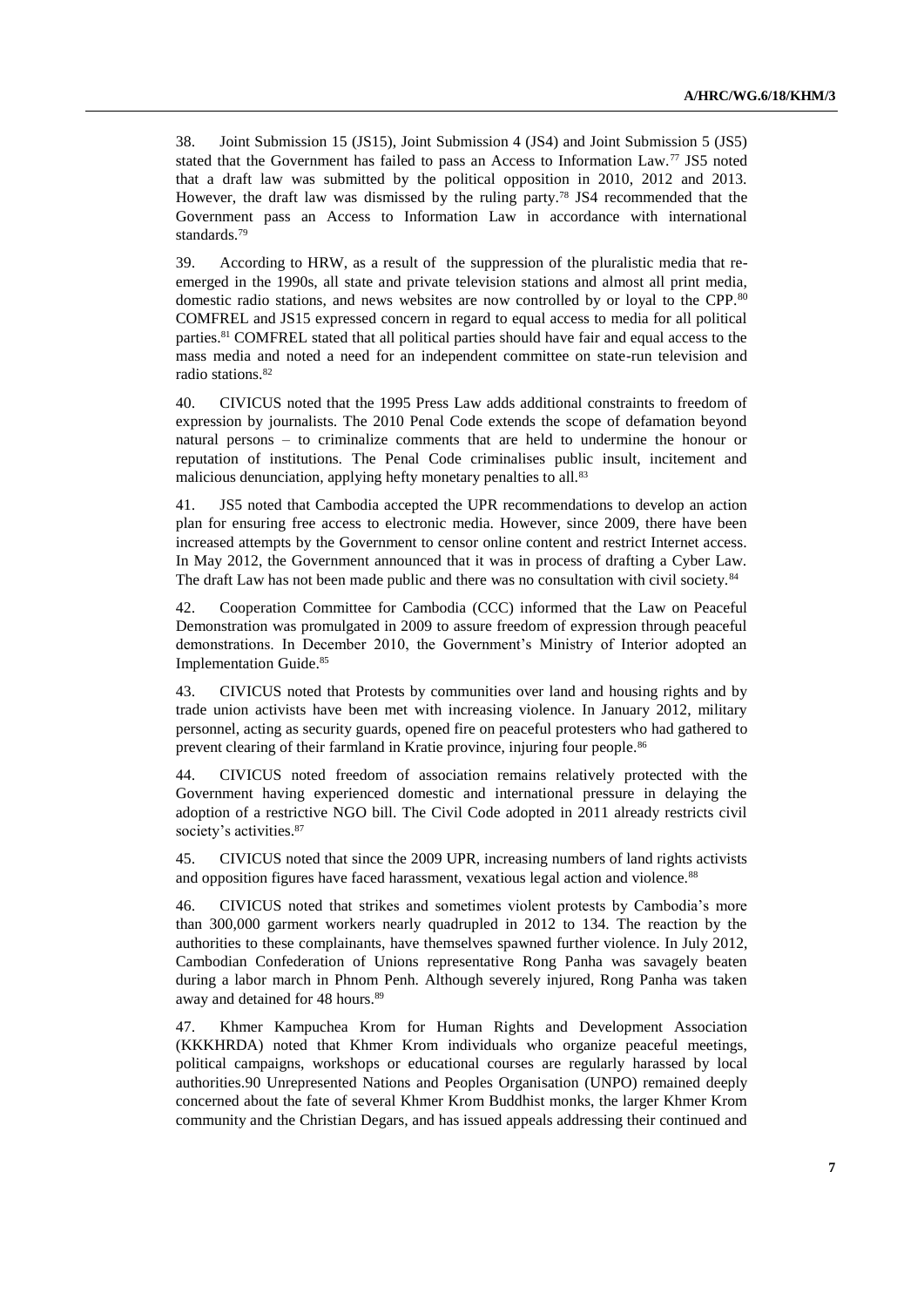systemic harassment and persecution.<sup>91</sup> Khmers Kampuchea-Krom Federation (KKF) recommended respect the freedom of expression and the basic right to conduct peaceful demonstration.<sup>92</sup>

48. COMFREL stated that the introduction of a quota-system should be considered in order to reach a more proportional representation of female elected officials at all levels. It should be required by law that at least 30 percent of candidates nominated by each political party should be women.<sup>93</sup>

#### **5. Right to work and to just and favourable conditions of work**

49. HRW noted that contrary to a recommendation accepted during the previous UPR a restrictive law on demonstrations is still used to reduce freedom of assembly and association. Attempts to exercise these rights, including strikes, are often broken up violently.<sup>94</sup> The Cambodian Labor Confederation (CLC) recommended that the Government refrain from any interference in the affairs of trade union organizations and to protect them from any such interference by companies.<sup>95</sup>

50. CLC<sup>96</sup> and HRW expressed concern about physical and psychological conditions in factories.<sup>97</sup> HRW noted that two factories collapsed in May 2013, killing two workers and injuring 44 others, but no criminal charges were initiated. Instead, labor leaders have been repeatedly subject to legal harassment.<sup>98</sup> CLC recommended that the Government take immediate action to ensure that workers can work in a safe environment. 99

#### **6. Right to social security and to an adequate standard of living**

51. JS1 noted that during its UPR in 2009, Cambodia accepted nine recommendations addressing land, housing, and natural resources rights, but largely failed to implement them.<sup>100</sup> HRW added that land and housing rights activists continue to be targeted with forced evictions, land disputes and land grabbing.<sup>101</sup> It stated that land crisis resulting from the Government granting enormous economic and other concessions to foreign and domestic companies. Many of the owners are high-ranking CPP officials and financiers of the party, and its election campaign in 2013.<sup>102</sup> HRW informed that on May 7, 2012, the Prime Minister issued Order 01BB, temporarily halting the granting of concessions.<sup>103</sup>

52. JS1 noted that although Cambodia has accepted UPR recommendations concerning land reform and equitable development, it noted that the Ministry of Agriculture, Forestry and Fisheries has thus far refused to disclose comprehensive information on existing Economic Land Concessions (ELCs).<sup>104</sup> Joint Submission 4 (JS4) stated that all types of information from government payrolls to licenses for exploitation of natural resources are kept secret from the public.<sup>105</sup> The Cambodian League for the Promotion and Defense of Human Rights (LICADHO) informed that as of May 2013, over 2.2 million hectares of land have been granted to private companies.<sup>106</sup> JS11 informed that ELCs were granted to private companies in areas which affected the local and indigenous peoples' livelihood.<sup>107</sup> JS1 informed that almost all ELCs granted in 2012 are in protected areas and in areas where communities, including indigenous peoples, reside. The Government rarely conducts or requires meaningful consultations with affected communities.<sup>108</sup>

53. LICADHO noted that the Prime Minister's May 2012 directive 001 establishing a moratorium on the granting of new ELCs does nothing to address past violent forced evictions and rights violations. It does not offer compensation or legal remedies and does not address ongoing abuses such as exploitative labor conditions, and environmental degradation. 109

54. LICADHO indicated that the Prime Minister announced a new land titling scheme in June 2012.<sup>110</sup> JS1 stated that this was seen as successful as hundreds of thousands of families were given titles and greater security of tenure. However, disputed areas were left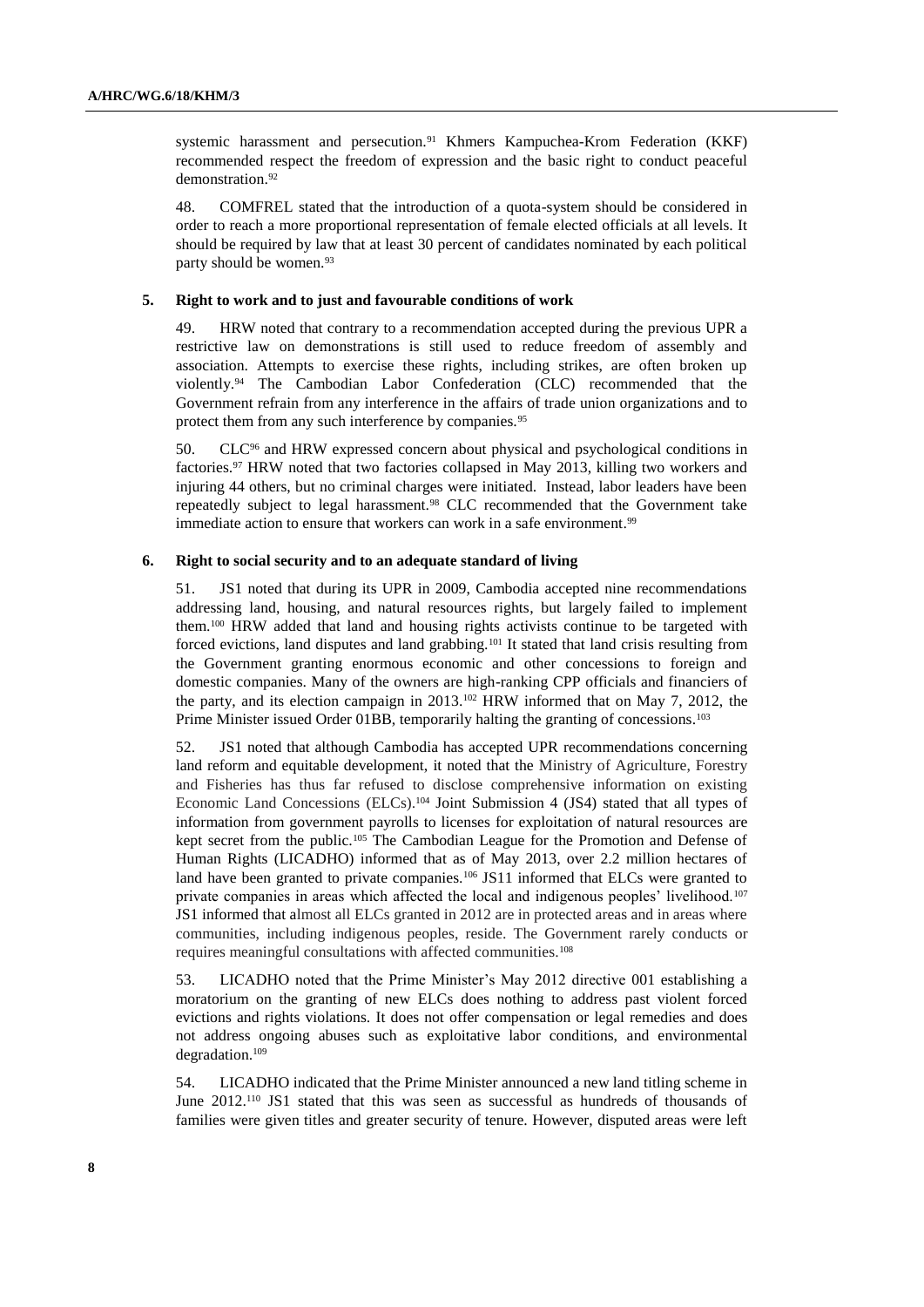outside of the scheme, and it did not address the situation of indigenous communities. Public authorities have obstructed independent NGOs and observers from monitoring implementation of the new scheme.<sup>111</sup>

55. JS1 noted that Cambodia accepted UPR recommendations concerning forced eviction and lack of compensation and inadequate relocation of evictees. It noted that Provisions in the Land Law grant ownership based on proof of possession of land for five years prior to the law coming into force. However, the Government often designates farmers who have occupied their land for years as "new comers" or "illegal squatters", an argument that is used to evict the people without compensation.<sup>112</sup> JS12 informed that in 2011 alone, at least 60,000 people were evicted from 127 communities. HRW added that people from many other rural and urban communities continue to live under constant threat of forced eviction.<sup>113</sup> Sahmakum Teang Tnaut (STT) noted that Cambodia lacks a Relocation Policy and that relocation is conducted by various actors.<sup>114</sup> JS1 noted that communities are often relocated to areas where they have no access to clean water, sanitation and electricity.<sup>115</sup> STT informed that poor infrastructure is the most reported problem.<sup>116</sup> Joint Submission 18 (JS18) noted that dispossessing poor communities has led to an increase in poverty.<sup>117</sup>

56. On recommendations accepted by Cambodia concerning effective remedies, JS1 noted that Cambodians have few meaningful avenues for recourse and remedy against evictions. Official fees and bribes are required to get land registered or to file complaints with the courts and prevent many evictees from filing cases. The government has recently strengthened the mandate of the Cadastral Commission, which is mandated to investigate small-scale ELC disputes.<sup>118</sup>

57. LICADHO called for fair and adequate compensation to those who have already been forcibly displaced.<sup>119</sup> HRW recommended to immediately enact a complete moratorium on forced evictions and granting of land concessions until the Government has properly adopted and implemented a strict legislative framework on evictions and resettlement consistent with UN standards. 120

#### **7. Right to health**

58. JS13 noted that Cambodia has achieved remarkable health gains over the last five years; the maternal mortality ratio in 2010 was 206 deaths per 100,000 live births, compared to 472 in 2005.<sup>121</sup> JS16 noted that the health sector remains severely understaffed and lacks funding.<sup>122</sup> It expressed concern regarding the health of sex workers and LGBT as well as discrimination of HIV positive women and LGBT in their access to health care.<sup>123</sup> It recommended that the Ministry of Health introduce right-based, non-discriminatory guidelines and trainings for health workers to better respond to needs of LGBT and persons with HIV.<sup>124</sup>

59. JS13 noted however that the Cambodian Demographic and Health Survey reported that nationally, 40% of children under age 5 are stunted, and 14% are severely stunted. Stunting is largely the result of malnutrition, food insecurity and poor access to health care.<sup>125</sup>

60. JS13 recommended that the Government strengthen monitoring in the health system; improve health care provision for minority groups and the rural poor; and enforce the practice of the Professional Code of Conduct for health staff and investigate and punish all violations.<sup>126</sup>

#### **8. Right to education**

61. FMSI noted that while Cambodia has attempted to improve the provision of education including through the Education Strategic Plan (2009-2013), children with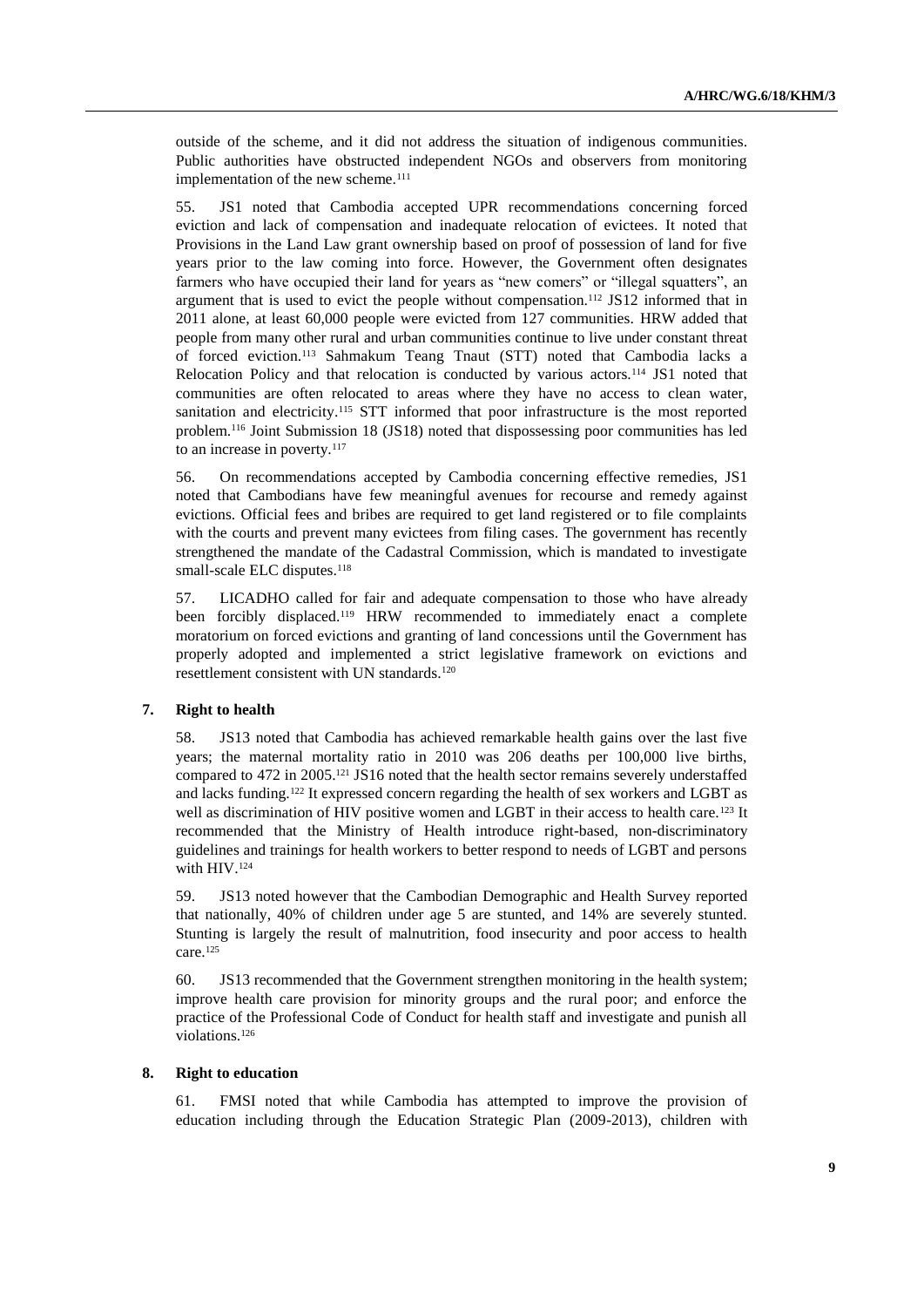disabilities, ethnic minorities and indigenous children remain highly discriminated in their access to education. JS8 expressed deep concern that education is still not compulsory by law.<sup>127</sup> NGO Education Partnership (NEP) informed that dropout rates continue to be very high in primary and lower secondary education.<sup>128</sup> As outlined by UPR recommendations accepted by Cambodia in 2009, FMSI stressed that Government ensures that education is both free and compulsory for all children for the first nine years of education.<sup>129</sup>

62. FMSI noted that teachers, driven by extremely low wages and a culture of bribery, usually demand that students pay an extra fee to attend school –which was the most common reason for children dropping out of school. It noted that although the Ministry of Education has banned informal payments the overall corruption was still a serious issue and that teacher salaries remain significantly low.<sup>130</sup> NEP informed of lack of teaching hours, high rates of teachers being absent and unofficial school closure.<sup>131</sup>

63. FMSI recommended allocating additional resources for the provision of education in rural and remote areas, increase the salaries of teachers as well as the national education budget to 5% of GDP. 132

#### **9. Persons with disabilities**

64. JS6<sup>133</sup> and FMSI<sup>134</sup> noted that the Law on the Protection and the Promotion of the Rights of Persons with Disabilities (PPRPD) was adopted in May 2009. JS6 stressed that the law does not address the right of women and children with disabilities and recommended that the Law should be amended in line with CRPD.<sup>135</sup> JS6 recommended that the Strategic National Action Plan for Disaster Risk Reduction 2008 – 2015 must include a strategy for protecting persons with disabilities during situations of risks and humanitarian emergencies.<sup>136</sup>

65. FMSI recommended that the Government increase its health care budget to help to reduce preventable health problems among children, especially children with disabilities and children in remote areas.<sup>137</sup>

#### **10. Minorities and indigenous peoples**

66. JS12 informed that the Land Law 2001 provides for communal land registration of indigenous community properties. There is a lack of awareness-raising on the process of self-identification and registration of collective land.<sup>138</sup> It welcomed the issuance of the 2011 inter-ministerial Circular Nº 001-Nº 004, banning land transactions on indigenous lands as an interim protection measure. Khmer M'Chas Srok (KMS) noted that development and investment in these areas negatively affects indigenous peoples' economy and livelihoods.<sup>139</sup> JS12 added that the circular aims at interim protection only of indigenous communities who have already requested collective titling, which appears to undermine indigenous communities' right to communal land titles.<sup>140</sup> JS1 added that as of June 2013, only eight indigenous communities have successfully been granted collective land titles. Others are forced to split up ancestral and communal lands and often lose their communal identities in the process.<sup>141</sup> JS12 stated that the Government should establish a General Secretariat to expedite collective land registration for indigenous communities.<sup>142</sup>

67. JS12 informed that indigenous people are especially affected by infrastructure developments, land and mining concessions and hydropower dam construction.<sup>143</sup> Unrepresented Nations and Peoples Organisation (UNPO) stated that no sufficient action has been taken regarding compensation for the dispossessed peoples.<sup>144</sup>

68. UNPO recommended that Cambodia formally acknowledge and confirm the indigenous status of the Khmer Kampuchea Krom peoples, as well as that of the Christian Degar Montagnards. It recommended that the Government create an effective mechanism for the settlement of outstanding land claims by indigenous groups, and compensate those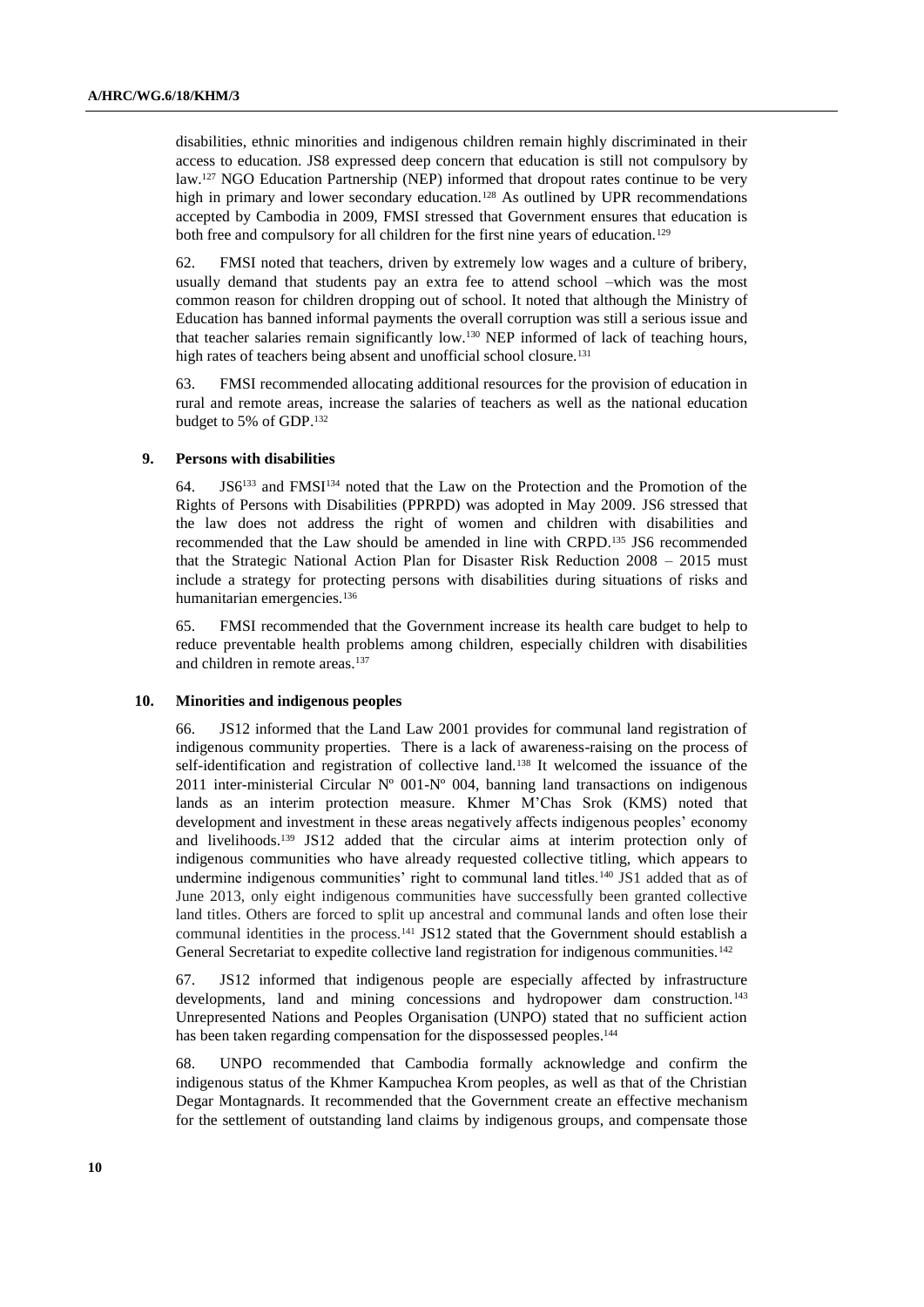groups for the loss of their ancestral lands; and commit to investigating widespread allegations of abuse and explore possible judicial remedies.<sup>145</sup>

69. KKKHRDA was concerned that the Khmer Krom have limited access to education and to learning their mother tongue. The majority of Khmer Krom families are unable to afford their children's basic education, because they possess no required documents such as birth certificates, identity cards etc. There should be language schools to assist the growing number of Khmer Krom.<sup>146</sup>

### **11. Migrants, refugees and asylum-seekers**

70. KKKHRDA noted that Khmer Krom are still facing practical difficulties when applying for citizenship identity cards, birth certificates, and relevant paperwork.<sup>147</sup>

71. UNPO stated that many Khmer Krom face discrimination and difficulties in obtaining refugee status or identity cards in Cambodia.<sup>148</sup> UNPO urged Cambodia to afford refugee status, and the protections it entails, to all individuals, including Khmer Krom and Degar individuals, who satisfy the internationally accepted definition of a refugee; and simplify the procedure that allows Khmer Krom refugees to apply for identification cards. 149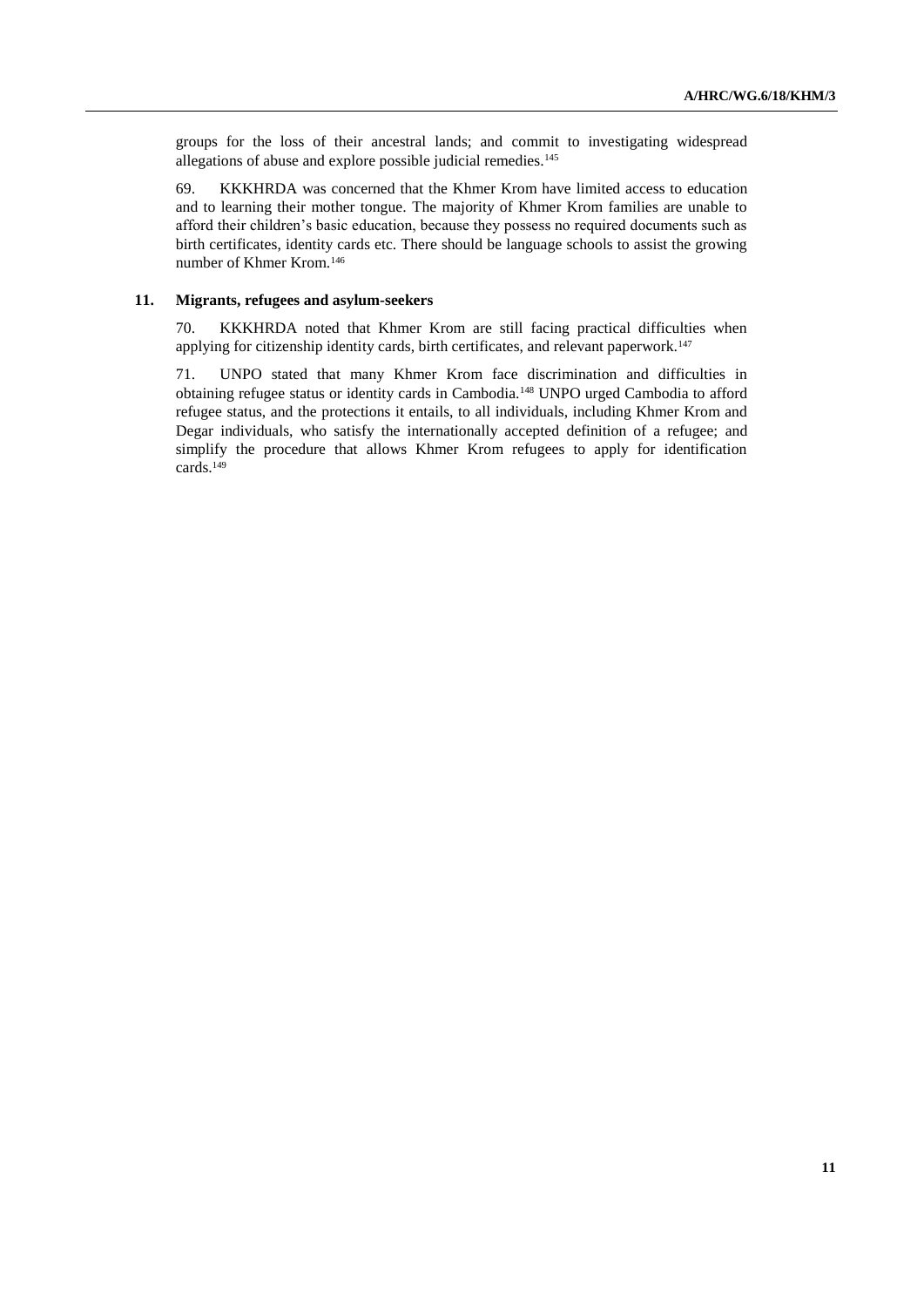*Notes*

 $1$  The stakeholders listed below have contributed information for this summary; the full texts of all original submissions are available at: [www.ohchr.org.](http://www.ohchr.org/) *Civil society*

| CCC-Cambodia<br><b>CIVICUS</b> | Cooperation Committee for Cambodia, Phnom Penh, Cambodia<br>CIVICUS: World Alliance for Citizen Participation, Johannesburg, |
|--------------------------------|------------------------------------------------------------------------------------------------------------------------------|
|                                | South Africa                                                                                                                 |
| CLC                            | Cambodian Labour Confederation, Phnom Penh, Cambodia                                                                         |
| <b>COMFREL</b>                 | Committee for Free and Fair Election in Cambodia, Phnom Penh,                                                                |
|                                | Cambodia                                                                                                                     |
| ECPAT                          | ECPAT International, Bangkok, Thailand                                                                                       |
| <b>FMSI</b>                    | Marist International Solidarity Foundation, Geneva, Switzerland                                                              |
| <b>Front Line Defenders</b>    | Front Line – the International Foundation for the Protection of                                                              |
|                                | Human Rights Defenders, Dublin, Ireland                                                                                      |
| Global Initiative              | Global Initiative to End All Corporal Punishment of Children,                                                                |
|                                | London, United Kingdom                                                                                                       |
| <b>HRW</b>                     | Human Rights Watch, Geneva, Switzerland                                                                                      |
| <b>INDIGENOUS</b>              | International Network for Diplomacy Indigenous Governance                                                                    |
|                                | Engaging in Nonviolence Organizing for Understanding & Self-                                                                 |
|                                | Determination                                                                                                                |
| KKF                            | Khmers Kampuchea-Krom Federation, Camden, United States                                                                      |
| KKKHRDA                        | Khmer Kampuchea Krom for Human Rights and Development,                                                                       |
|                                | Phnom Penh, Cambodia                                                                                                         |
| KMS                            | Khmer M'Chas Srok                                                                                                            |
| LICADHO Canada                 | The Cambodian League for the Promotion and Defense of Human                                                                  |
|                                | Rights, Phnom Penh, Cambodia                                                                                                 |
| <b>NEP</b>                     | NGO Education Partnership, Phnom Penh, Cambodia                                                                              |
| NGO-CEDAW                      | Cambodian NGO Committee on CEDAW, Phnom Penh, Cambodia                                                                       |
| <b>STT</b>                     | Sahmakum Teang Tnaut, Phnom Penh, Cambodia                                                                                   |
| <b>UNPO</b>                    | Unrepresented Nations and Peoples Organization, The Hague,                                                                   |
|                                | <b>Netherlands</b>                                                                                                           |
| <b>WCADP</b>                   | World Coalition Against the Death Penalty, Montreuil, France                                                                 |
| JS 1                           | FIDH, Paris, France; and the Cambodian Human Rights and                                                                      |
|                                | Development Association, Phnom Penh, Cambodia                                                                                |
| JS <sub>2</sub>                | Amnesty International, London, United Kingdom; and LICADO                                                                    |
|                                | (Cambodian League for the Promotion and Defense of Human                                                                     |
|                                | Rights), Phnom Penh, Cambodia                                                                                                |
| JS3                            | ALRC (Asian Legal Resource Centre), Hong Kong SAR, P.R.C;                                                                    |
|                                | DIGNITY (Danish Institute against Torture), Copenhagen, Denmark;                                                             |
|                                | Transcultural Psychological Organisation, Phnom Penh, Cambodia;                                                              |
|                                | CHRAC (The Cambodian Human Rights Action Committee),                                                                         |
|                                | Phnom Penh, Cambodia                                                                                                         |
| JS4                            | Advocacy and Policy Institute, Phnom Penh, Cambodia, endorsed by                                                             |
|                                | 30 NGOs (API - Advocacy and Policy Institute;                                                                                |
|                                | ADHOC - Cambodian Human Rights and Development Association;                                                                  |
|                                | AT - Advocacy Team of Association; CD Cam - Conservation and                                                                 |
|                                | Development on Cambodia; CLEC – Community Legal Education                                                                    |
|                                | Center; CEDO - Cambodia Economic Development Organization;                                                                   |
|                                | CHRAC - The Cambodian Human Rights Action Committee;                                                                         |
|                                | COMFREL – the Committee for Free and Fair Elections in Cambodia;                                                             |
|                                | CSD - Center for Social Development; EA - Equal Access; KWVC -                                                               |
|                                | Khmer Women's Voice Center; KID; KYA - Khmer Youth                                                                           |
|                                | Association; HRTF - Housing Rights Task Force; MB - Mlob                                                                     |
|                                | Baitong; NICFEC - Neutral and impartial Committee for Free and                                                               |
|                                | Fair Elections in Cambodia; OFC - Open Forum of Cambodia;                                                                    |
|                                |                                                                                                                              |
|                                | OI - Open Institute; RAO - Rural Aid Organization; DRHAC -                                                                   |
|                                | Democracy and Human Rights Organization in Action; Pact -                                                                    |
|                                | Pact Cambodia; PDP Center - People Center for Development and                                                                |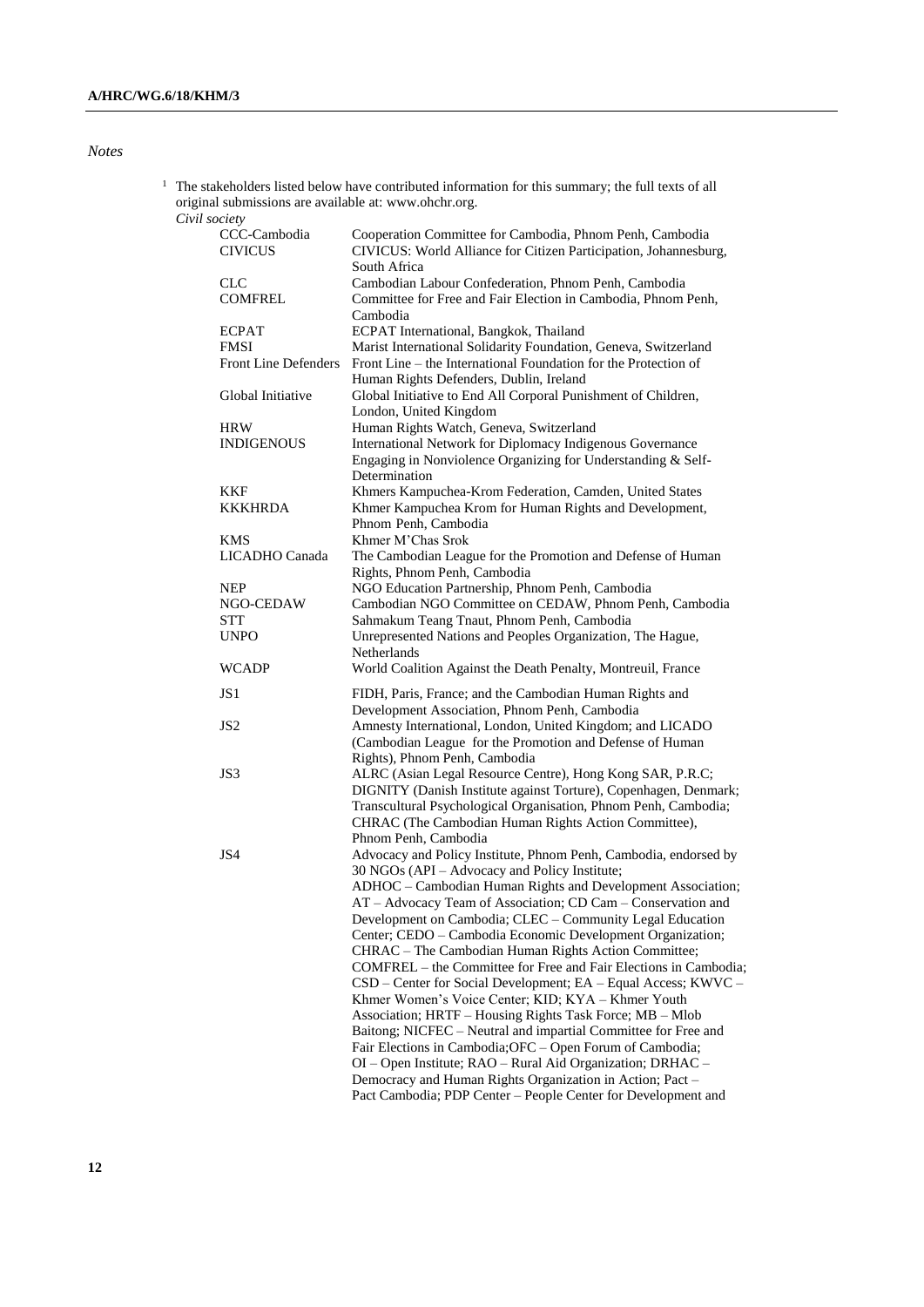|             | Peace; Star K - Star Kampuchea; VOD-CCIM - Voice of Democracy<br>Cambodian Center for Independent Media; WMC - Women's Media<br>Center; CPN - Community Peace-Building Network; KBSC - Khmer<br>Buddhist Society in Cambodia; Fact - Fishery Action Coalition Team;<br>NGO Forum - NGO Forum in Cambodia; TI - Transparency<br>International Cambodia)                                                                                                                                                                                                                                                                                                                                                                                                                                                                                                                                                                                                                                                                                                                                                                                                         |
|-------------|----------------------------------------------------------------------------------------------------------------------------------------------------------------------------------------------------------------------------------------------------------------------------------------------------------------------------------------------------------------------------------------------------------------------------------------------------------------------------------------------------------------------------------------------------------------------------------------------------------------------------------------------------------------------------------------------------------------------------------------------------------------------------------------------------------------------------------------------------------------------------------------------------------------------------------------------------------------------------------------------------------------------------------------------------------------------------------------------------------------------------------------------------------------|
| JS5         | The Cambodian Centre for Human Rights (CCHR);<br>PEN International; Cambodian PEN; International Publishers<br>Association (IPA); ARTICLE 19, the Cambodian Center for<br>Independent Media (CCIM), the Committee for Free and Fair<br>Elections in Cambodia (COMFREL) and the Southeast Asian Press<br>Alliance (SEAPA)                                                                                                                                                                                                                                                                                                                                                                                                                                                                                                                                                                                                                                                                                                                                                                                                                                       |
| JS6         | Cambodian Disabled People's Organization, Phnom Penh, Cambodia<br>with the following 20 organizations: Association of the Blind in<br>Cambodia (ABC); Capacity Building of People with Disability in the<br>Community Organization (CABDICO); Cambodian Disabled<br>Independent Living Organization (CDILO); Cambodian Development<br>Mission for Disability (CDMD); International Committee of the Order<br>of Malta for Leprosy Relief (CIOMAL); Cambodia Trust (CT); Deaf<br>Development Programme (DDP); Komar Pikar Foundation (KPF);<br>Marist Solidarity Cambodia (MSC); National Centre of Disabled<br>Persons (NCDP); Parents Association for Children with Intellectual<br>Disabilities (PACHID); Battambang Provincial Disabled People's<br>Organization; Svay Rieng Provincial of Women with Disability<br>Forum; Takeo Provincial Women with Disability Forum; Kampong<br>Speu Provincial Disabled People's Organization; Kampot Provincial<br>Women and Children with Disability Forum; Kampong Cham<br>Provincial Disabled People's Organization; ROSE; Research and<br>Development (ReaD); Cambodian Disabled People's Organization<br>(CDPO). |
| JS7         | Cambodian Human Rights Action Committee (CHRAC),<br>Phnom Penh, Cambodia; and a coalition of 21 NGO members<br>(ADHOC, BCV, CARAM-Cambodia, CDP, CWCC, CHHRA,<br>CCPCR, CKIMHRDA, CSD, GENERGOUS, IDA, KID, KYA,<br>KKKHRDA, KSA, KIND, LAC, VIGILANCE, PJJ, HROTP and<br>PDP-Center)                                                                                                                                                                                                                                                                                                                                                                                                                                                                                                                                                                                                                                                                                                                                                                                                                                                                          |
| JS8         | IIMA (International Istituto Internazionale Maria Ausiliatrice) and<br>VIDES (International Volunteerism Organization for Women,<br>Education), Veyrier, Switzerland                                                                                                                                                                                                                                                                                                                                                                                                                                                                                                                                                                                                                                                                                                                                                                                                                                                                                                                                                                                           |
| JS9         | Legal Aid of Cambodia, Phnom Penh, Cambodia; International Bridge<br>to Justice, Phnom Penh, Cambodia; and Cambodian Human Rights<br>Action Committee, Phnom Penh, Cambodia                                                                                                                                                                                                                                                                                                                                                                                                                                                                                                                                                                                                                                                                                                                                                                                                                                                                                                                                                                                    |
| <b>JS10</b> | The Community Legal Education Center (CLEC), the Cambodian<br>League for the Promotion and Defense of Human Rights (LICADHO),<br>the Legal Support for Children and Women (LSCW) and Human<br>Rights Watch (HRW)                                                                                                                                                                                                                                                                                                                                                                                                                                                                                                                                                                                                                                                                                                                                                                                                                                                                                                                                               |
| JS11        | NGO Forum on Cambodia, Cambodia Indigenous Youth Association,<br>Ponluk Khmer and Tekdeysovanphum Organizations                                                                                                                                                                                                                                                                                                                                                                                                                                                                                                                                                                                                                                                                                                                                                                                                                                                                                                                                                                                                                                                |
| <b>JS12</b> | Housing Rights Task Force (HRTF), World Vision Cambodia (WVC),<br>Urban Poor Women Development (UPWD), Development Partners in<br>Action (DPA), Equitable Cambodia and the NGO Forum on<br>Cambodia (NGOF)                                                                                                                                                                                                                                                                                                                                                                                                                                                                                                                                                                                                                                                                                                                                                                                                                                                                                                                                                     |
| <b>JS13</b> | NGO Coalition on the Rights of the Child (NGOCRC), Phnom Penh,<br>Cambodia, with 45 national and international child rights NGOs<br>working in Cambodia.                                                                                                                                                                                                                                                                                                                                                                                                                                                                                                                                                                                                                                                                                                                                                                                                                                                                                                                                                                                                       |
| JS14        | Rainbow Community Kampuchea (RoCK), Cambodian People Living<br>with HIV/AIDS Network (CPN), Women Network for Unity (WNU),<br>Community Legal Service (CLS) and CamASEAN's Youth Future<br>(CamASEAN)                                                                                                                                                                                                                                                                                                                                                                                                                                                                                                                                                                                                                                                                                                                                                                                                                                                                                                                                                          |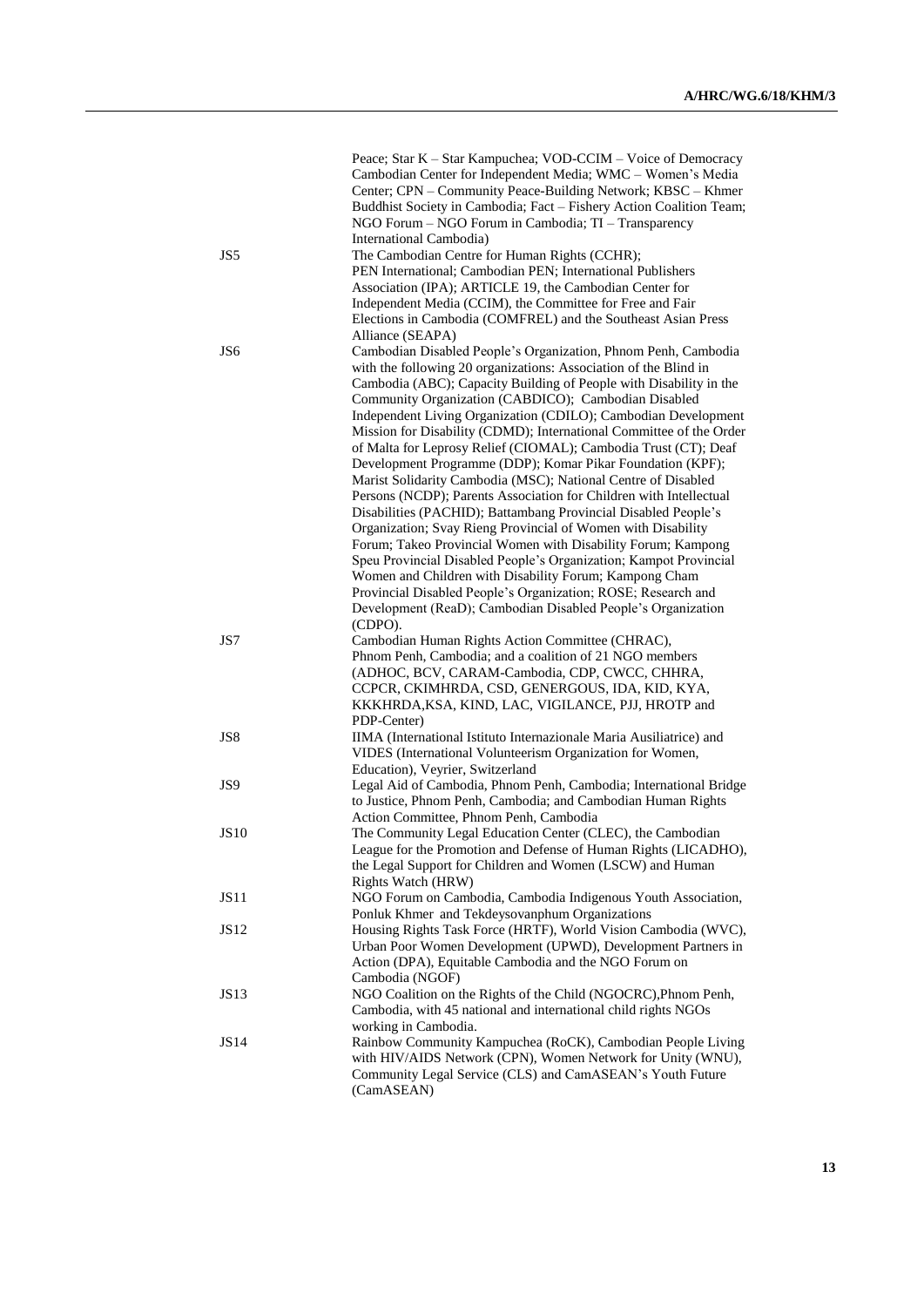|    | <b>JS15</b>                                               | Reporters without Borders (RSF) and the Cambodian Center for<br>Independent Media (CCIM)                                        |
|----|-----------------------------------------------------------|---------------------------------------------------------------------------------------------------------------------------------|
|    | JS16                                                      | Cambodian Center for Human Rights (CCHR), Asia-Pacific Network                                                                  |
|    |                                                           | of People Living with HIV/AIDS (APN+) and Sexual Rights Initiative                                                              |
|    |                                                           | (SRI)                                                                                                                           |
|    | <b>JS17</b>                                               | Youth Committee for Unity and Development (YCUD), Phnom Penh,                                                                   |
|    |                                                           | Cambodia, and nine youth organisation: Khmer Youth Association                                                                  |
|    |                                                           | (KYA), Youth Resource Development Programme (YRDP), Youth                                                                       |
|    |                                                           | Council of Cambodia (YCC), Youth for Peace (YFP), Khmer Youth<br>for Social Development (KYSD), PDP-Center, Khmer Institute for |
|    |                                                           | National Development (KIND), People Health Development                                                                          |
|    |                                                           | Association (PHD), Cambodian Indigenous Youth Association                                                                       |
|    |                                                           | (CIYA), Cambodian Volunteer Service (CVS).                                                                                      |
|    | <b>JS18</b>                                               | The Peace Institute of Cambodia, Youth for Peace, Women                                                                         |
|    |                                                           | Peacemaker, and Alliance for Conflict Transformation.                                                                           |
|    | $2$ JS2, p. 1.                                            |                                                                                                                                 |
|    | <sup>3</sup> JS7, para. 9.                                |                                                                                                                                 |
|    | $4$ JS2, p. 8.                                            |                                                                                                                                 |
| 6  | <sup>5</sup> ECPAT International, p. 3.<br>JS2, p. 4.     |                                                                                                                                 |
|    | $7$ HRW, p. 1.                                            |                                                                                                                                 |
|    | <sup>8</sup> HRW, p. 1. See also JS3, p. 1.               |                                                                                                                                 |
| 9  | COMFREL, paras. 18 and 19.                                |                                                                                                                                 |
|    | $10$ JS2, p. 2.                                           |                                                                                                                                 |
|    | $11$ JS2, p. 3.                                           |                                                                                                                                 |
|    | $12$ JS2, p. 3.                                           |                                                                                                                                 |
|    | <sup>13</sup> JS2, p. 3.                                  |                                                                                                                                 |
|    | $14$ JS2, p. 3.<br><sup>15</sup> JS2, p. 1.               |                                                                                                                                 |
|    | $16$ JS7, para. 9 and HRW, p. 4.                          |                                                                                                                                 |
|    | $17$ JS2, p. 2.                                           |                                                                                                                                 |
|    | <sup>18</sup> JS13, para. 5.                              |                                                                                                                                 |
|    | <sup>19</sup> JS2, pp. 1 and 3.                           |                                                                                                                                 |
|    | $20$ HRW, pp. 3 and 4.                                    |                                                                                                                                 |
|    | <sup>21</sup> HRW, p. 5. See also JS2, p. 8.              |                                                                                                                                 |
|    | <sup>22</sup> CIVICUS, p. 9 and JS1, para. 45.            |                                                                                                                                 |
|    | <sup>23</sup> JS2, p. 8, JS1 para. 45.<br>$24$ JS2, p. 8. |                                                                                                                                 |
|    | $25$ FLDs, p. 6.                                          |                                                                                                                                 |
|    | <sup>26</sup> JS2, p. 3.                                  |                                                                                                                                 |
|    | <sup>27</sup> HRW, p. 3.                                  |                                                                                                                                 |
| 28 | NGO-CEDAW, para. 11.                                      |                                                                                                                                 |
| 29 | JS 17, p. 3.                                              |                                                                                                                                 |
| 31 | <sup>30</sup> JS14, p. 1.                                 |                                                                                                                                 |
|    | JS14, p. 3.<br><sup>32</sup> JS16, p. 19.                 |                                                                                                                                 |
|    | <sup>33</sup> JS14, p. 6.                                 |                                                                                                                                 |
| 34 | WCADP, pp. 1-2.                                           |                                                                                                                                 |
| 35 | JS2, p. 2.                                                |                                                                                                                                 |
|    | <sup>36</sup> HRW, p. 2.                                  |                                                                                                                                 |
|    | <sup>37</sup> HRW, p. 5.                                  |                                                                                                                                 |
| 38 | JS3, p. 3.                                                |                                                                                                                                 |
| 39 | JS3, p. 4.                                                |                                                                                                                                 |
|    | $40$ HRW, p. 2.<br>$41$ HRW, p. 5.                        |                                                                                                                                 |
| 42 | Global Initiative, p. 2.                                  |                                                                                                                                 |
| 43 | Global Initiative, pp. 1-2.                               |                                                                                                                                 |
|    | <sup>44</sup> NGO-CEDAW, paras. 4 and 5.                  |                                                                                                                                 |
| 45 | NGO-CEDAW, pp. 5 and 6.                                   |                                                                                                                                 |
|    |                                                           |                                                                                                                                 |
|    |                                                           |                                                                                                                                 |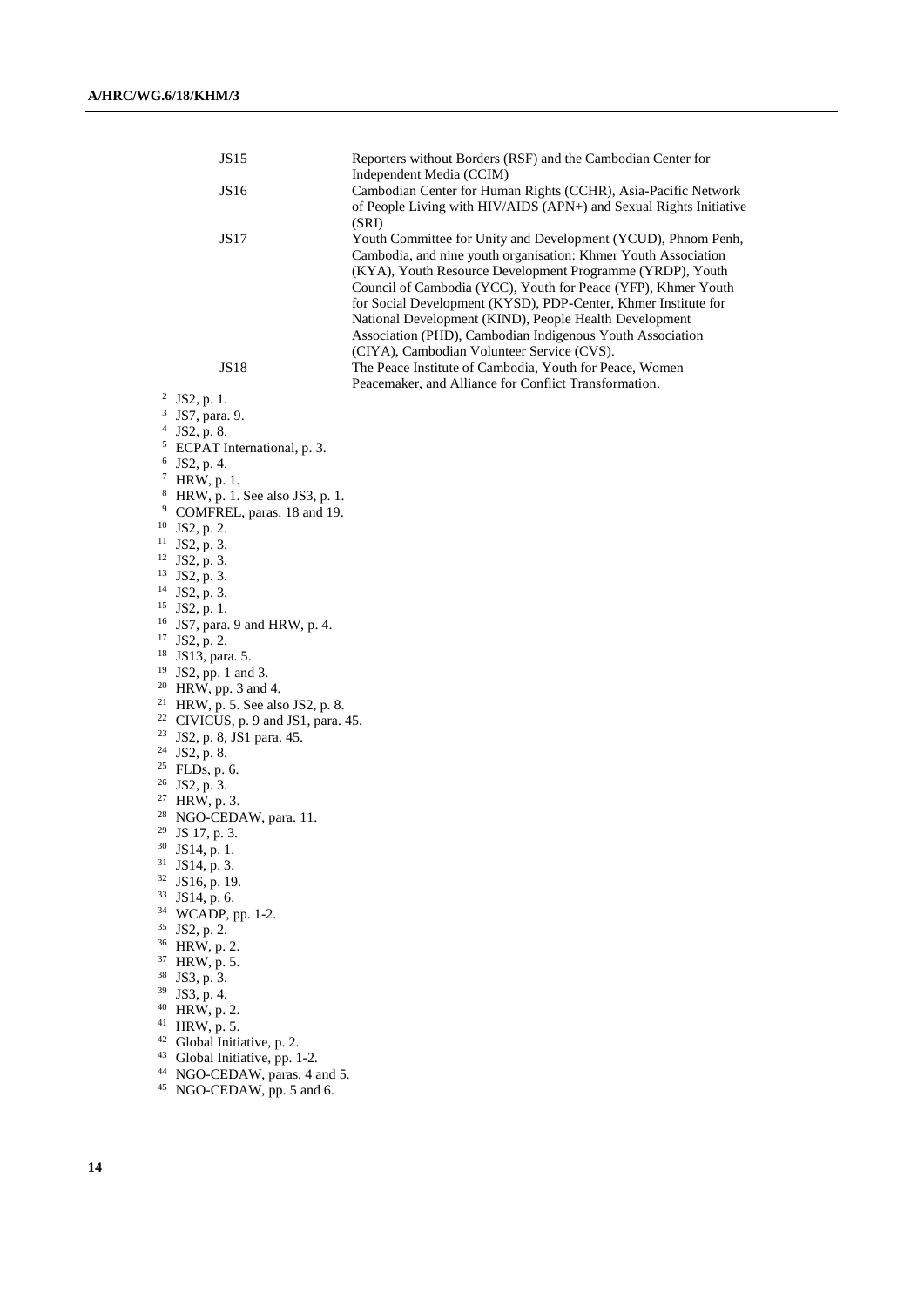- JS8, para 35.
- JS17, p. 4.
- JS 13, para . 17.
- JS13, para. 15.
- JS13, para. 19.
- JS8, para 32.
- ECPAT pp. 1 and 5.
- JS10, paras, 3, 9, 13 and 25.
- JS2, p. 2.
- HRW, p . 2.
- JS7, paras . 14 -16.
- JS9, paras . 31 -33.
- JS2, p. 2.
- JS7, para. 8.
- JS2, p. 3.
- HRW, p. 3.
- HRW, p. 3.
- HRW, p . 4.
- HRW, p . 3.
- 
- Joint submission 18, pp. 7 -8. Joint submission 18, p. 8.
- 
- HRW, p. 3.
- HRW, p . 4.
- JS13, paras . 28 -29.
- JS13, para . 30.
- JS2, p. 2.
- FLD, p. 4.
- 73 HRW, p. 1.
- HRW, p. 1.
- CIVICUS, p. 1.
- HRW, pp. 4 and 5.
- JS15, p . 7; JS5, para. 11; and JS4, page 3.
- JS5, para. 11.
- JS4, p. 4.
- HRW, p . 2.
- COMFREL, para. 10, and JS15, p. 8.
- COMFREL, para . 10.
- CIVICUS, page 1.
- 84 JS5, paras. 31 34.
- CCC, p . 2.
- 
- CIVICUS, paras. 4.6 -4.7. CIVICUS, Paras. 4.3 -4.4.
- 
- CIVICUS, paras . 5.1 -5.6.
- CIVICUS, paras . 5.7 -5.11.
- <sup>90</sup> KKKHRDA, p. 3.
- UNPO, p. 4.
- KKF, pp. 3 and 5.
- 93 COMFREL, para. 22.
- <sup>94</sup> HRW, pp 1-2.
- CLC, p. 3.
- <sup>96</sup> CLC, p. 3.
- HRW, p. 2.
- 98 HRW, p. 2.
- CLC, p. 4.
- 
- JS1, para . 2.
- HRW, p . 2.
- HRW, p . 2.
- HRW, p. 2.
- <sup>104</sup> JS1, paras. 15-18.